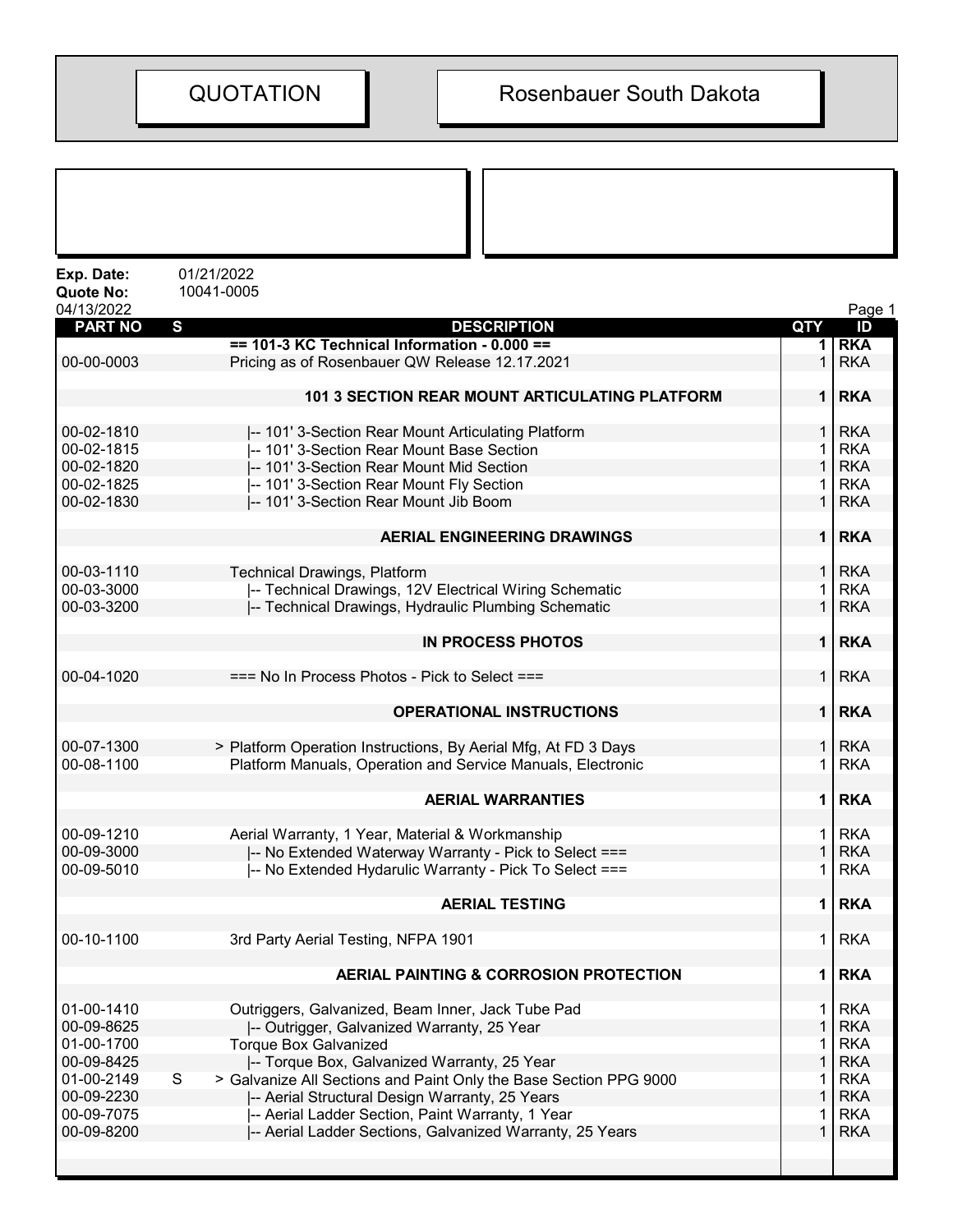| 04/13/2022               |                                                                                       |                   | Page 2                   |
|--------------------------|---------------------------------------------------------------------------------------|-------------------|--------------------------|
| <b>PART NO</b>           | S<br><b>DESCRIPTION</b>                                                               | QTY               | ID                       |
| 01-00-1370               | -- Pltfrm Bskt & Jib Galv, Frame, Skins & Jib Painted, Match Ladder Section<br>$\geq$ | 1.                | <b>RKA</b>               |
| 10-05-1200               | -- Aerial Ladder Bed, HD, S/S Scuff Plate                                             | 1                 | <b>RKA</b>               |
|                          | $== 101-3$ KC Base Components - 0.000 ==                                              | 1                 | <b>RKA</b>               |
| 10-03-1000               | Rung Cover, High-Traction Material                                                    |                   | <b>RKA</b>               |
| 10-06-1752               | -- Provsisions for Backlit Sign Panels<br>>                                           |                   | <b>RKA</b>               |
| 10-06-1800               | > Rosenbauer "R" Cradle Sign Brackets                                                 | 1                 | <b>RKA</b>               |
| 10-06-1852               | -- Provisions for Cylinders Covers to be Backlit                                      | 1                 | <b>RKA</b>               |
| 10-06-2020               | Base Markings, Indicate Extension Position, Red                                       | 1                 | <b>RKA</b>               |
| 10-07-6140               | > Rescue Basket, Outside Base, w/Alum Box, Junkins: JSA-200                           | 1                 | <b>RKA</b>               |
|                          | == 101-3 KC Fly Components - 0.000 ==                                                 | 1                 | <b>RKA</b>               |
| 00-02-1840               | 101' 3-Section Rear Mount Platform Basket, East Coast                                 |                   | <b>RKA</b>               |
| 49-05-0100               | -- Platform, Lighting, LED                                                            | 1                 | <b>RKA</b>               |
| 49-05-1000               | -- Platform Basket, Components, Self Leveling                                         | 1                 | <b>RKA</b>               |
| 49-05-1110               | -- Platform Basket, 8" Extension                                                      | 1                 | <b>RKA</b>               |
| 49-05-2100               | -- Platform Extending Arms                                                            | 1                 | <b>RKA</b>               |
| 49-05-3000               | -- Mansaver Bar, FRC, Installed Platform Opening                                      | 1                 | <b>RKA</b>               |
| 49-05-4015               | -- Platform Basket, (1), Storage Box, Built In                                        | 1                 | <b>RKA</b>               |
| 49-05-4710               | -- Pltfrm Strge Box, Painted Same Color as Pltfrm Basket                              | 1                 | <b>RKA</b>               |
| 49-05-5000               | -- Bumpers, Platform Step, Rubber                                                     | 1                 | <b>RKA</b>               |
| 49-06-1010               | -- Platform Tilt Up Switch<br>$\geq$                                                  | 1                 | <b>RKA</b>               |
| 82-48-1040               | S<br>-- Tip Lights, Platform, (2), Whelen: Micro Pioneer MPPBBS                       | 1                 | <b>RKA</b>               |
| 82-48-1100               | $\left  \text{---} \right $ === NO 120V Tip Lights - Pick to Select ===               | $\mathbf{1}$      | <b>RKA</b>               |
| 82-48-1210               | -- Platform DOT Travel Lights: Rear-Mounts                                            | 1                 | <b>RKA</b>               |
| 82-49-1145               | -- Platform Basket Warning Lights: Whelen TION T-Series                               | 1                 | <b>RKA</b>               |
| 82-49-1215               | I-- Pltfrm Bskt Wrng Lts: Whelen (2)Frnt, (1)Each Side                                | 1                 | <b>RKA</b>               |
| 82-49-1310               | $\,>$<br>-- Platform Basket Warning Lights: Activate Turntable & Cab                  | 1                 | <b>RKA</b>               |
| 82-49-1710               | -- Platform Basket Warning Lights, Color: Red TIONR                                   | 1                 | <b>RKA</b>               |
| 82-49-3000               | -- === NO 120V Scene Lights Under the Platform - Pick to Select ===                   | 1                 | <b>RKA</b>               |
| 82-49-4100               | -- === NO Telescopic Lights - Pick to Select ===                                      | 1                 | <b>RKA</b>               |
| 85-49-1100               | -- Receptacle, Pltfrm Bskt, 120V, 15A, (1)Circuit, (1)Outlet                          | 1                 | <b>RKA</b>               |
| 86-45-2600               | -- === NO Platform Marker Lights - Pick to Select ===                                 | 1                 | <b>RKA</b>               |
| 89-01-2000               | -- === No Opticom Wiring & Installation - Pick to Select ===                          | 1                 | <b>RKA</b>               |
| 45-03-1020               | Axe, Welded Plates, Platform Basket                                                   | 1                 | <b>RKA</b>               |
| 45-03-1110               | -- === NO Axe Bolt On Mounting Brackets - Pick to Select ===                          | 1                 | <b>RKA</b>               |
| 45-03-2000               | === NO Halligan/Rubbish Tool - Pick to Select ===                                     | 1                 | <b>RKA</b>               |
|                          | == 101-3 KC Rotation System - 0.000 ==                                                | 1                 | <b>RKA</b>               |
| 50-00-1400               | Platform Rotation System, 48" Bearing, 30 Bolts, Platform                             | 1                 | <b>RKA</b>               |
| 50-00-2010               | Panel Language: English                                                               | $\mathbf{1}$      | <b>RKA</b>               |
| 50-01-1526               |                                                                                       | 1                 | <b>RKA</b>               |
| 50-01-1800               | Smart Aerial Control, Platform, Turntable, Command Pedestal                           | 1                 | <b>RKA</b>               |
|                          | -- Pedestal Location, Driver Side                                                     |                   |                          |
| 50-01-1900               | -- Aerial Gauges & Visual Display, Feet/Gallons                                       | 1<br>1            | <b>RKA</b><br><b>RKA</b> |
| 50-02-1010               | -- Command Pedestal Lid                                                               | 1                 | <b>RKA</b>               |
| 50-02-1030<br>50-06-1200 | -- Platform, Vinyl Cover, Screen & Joystick                                           | 1                 | <b>RKA</b>               |
| 01-00-2020               | -- Turntable, Two Sided                                                               |                   |                          |
| 01-00-2056               | -- Handrails on Turntable, Steel, Line-X Black                                        | 1<br>$\mathbf{1}$ | <b>RKA</b><br><b>RKA</b> |
|                          | -- Handrail Orientation, Bent with Lit Crossmember                                    |                   | <b>RKA</b>               |
| 01-00-2062               | -- Lit Crossmember Color; Red                                                         | 1<br>1            | <b>RKA</b>               |
| 50-08-1500               | -- === No Harness Storage Box - Pick to Select ===                                    |                   |                          |
| 50-08-1230               | -- Safety Bar, FRC, (2), Swing Up At Turntable Openings                               | 1                 | <b>RKA</b>               |
| 50-08-1420               | -- Mansaver Bar Color; Red                                                            | 1                 | <b>RKA</b>               |
| 50-11-1220               | -- Turntable, Control Stand & Lid, Line-X Black                                       | 1                 | <b>RKA</b>               |
| 50-11-1410               | -- Turntable Control Lid/Door Ajar                                                    | 1                 | <b>RKA</b>               |
| 50-17-1200               | -- Air Horn Button, Turntable Panel                                                   | 1                 | <b>RKA</b>               |
| 50-20-1100               | -- === NO Aerial Lubrication Automatic System - Pick to Select ===                    | 1                 | <b>RKA</b>               |
| 65-04-1115               | -- Outrigger Control Screen, Smart Aerial                                             | 1                 | <b>RKA</b>               |
| 90-01-2200               | -- Hydraulic System, Filter, High Pressure                                            | 1                 | <b>RKA</b>               |
| 90-01-3210               | -- Hydraulic System, Return Filter, Low Pressure                                      | 1                 | <b>RKA</b>               |
| 50-07-1100               | Warning Label, Ladder Control Stands                                                  | 1                 | <b>RKA</b>               |
|                          | $== 101-3$ KC Torque Box Components - 0.000 ==                                        | 1                 | <b>RKA</b>               |
| 60-00-1120               | <b>Torque Box</b>                                                                     | 1                 | <b>RKA</b>               |
|                          |                                                                                       |                   |                          |